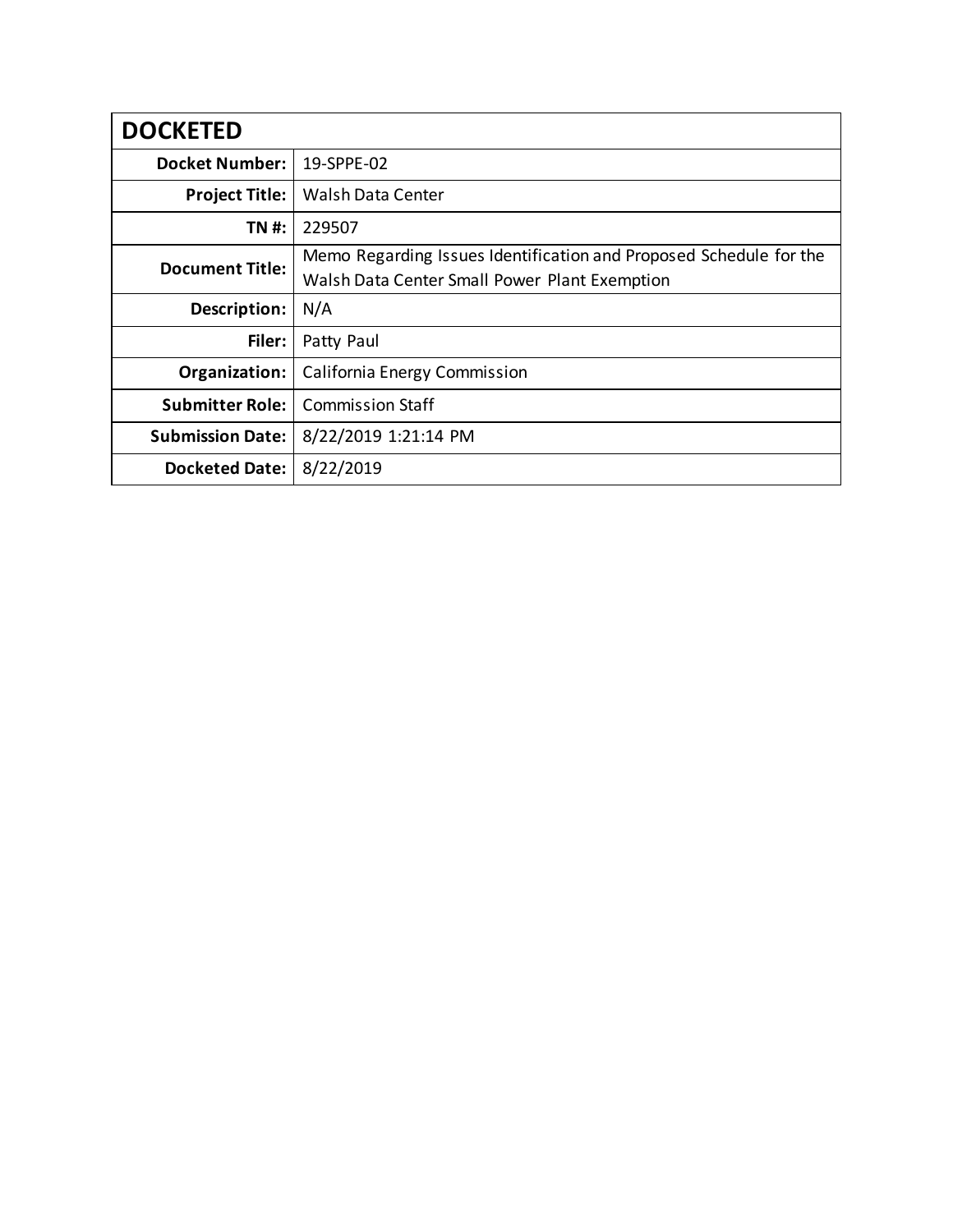## **M e m o r a n d u m**

**To:** Commissioner Karen Douglas, Presiding Member **Date:**August 22, 2019 Commissioner Patty Monahan, Associate Member

**From: California Energy Commission** Leonidas Payne **1516 Ninth Street** The Structure of the Project Manager<br> **1516 Ninth Street Sacramento. CA 95814-5512 Sacramento, CA 95814-5512 (916) 651-0966**

## **Subject: ISSUES IDENTIFICATION AND PROPOSED SCHEDULE FOR THE WALSH DATA CENTER SMALL POWER PLANT EXEMPTION (19-SPPE-02)**

In its August 15, 2019 order ("Notice of Committee Conference and Related Orders"), the Walsh Data Center SPPE Committee ordered Energy Commission staff to file a proposed schedule for its evaluation of the proposed project and an Issues Identification Report summarizing the major issues identified to date.

At this time staff is unaware of any specific issues the Walsh project presents which cannot be resolved. Staff has issued data requests and anticipates responses from the applicant by August 23, 2019 or shortly thereafter. Staff will update the Committee at the August 29, 2019 status conference as to whether the additional information provided in response to the data requests raises any issues or requires any follow up data requests.

In conjunction with obtaining additional information, staff is developing its initial study to determine the appropriate environmental document and whether mitigation, beyond what is already incorporated into the project, is recommended. If additional mitigation is recommended, consistent with the California Environmental Quality Act, staff will work with the applicant to incorporate the additional mitigation into the project. Given the nature of the project and its location, staff does not anticipate any impacts that cannot be mitigated, but will update the Committee if that changes.

Because staff is currently completing the discovery phase and in the process of developing the initial study, a definitive schedule is difficult to determine at this point. It has been staff's experience that project delays most commonly occur as a result of project description changes—either identified by the applicant post-filing, or in response to data requests made by staff. The proposed schedule reflects this inherent uncertainty in the process and may be updated at the August  $29<sup>th</sup>$  status conference.